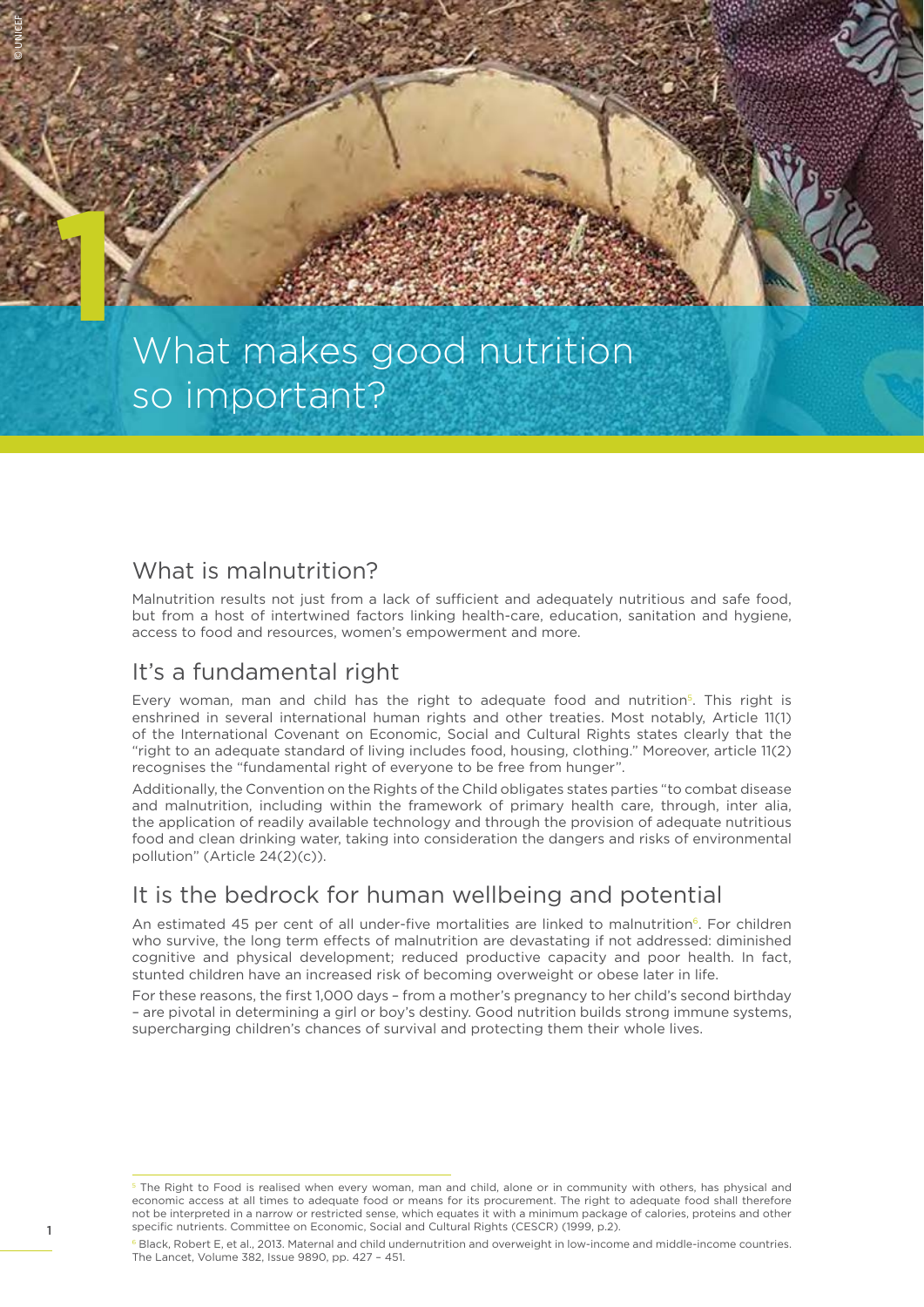

### Good nutrition makes cents

The economic effects of poor nutrition play out with a domino effect on a child, their community and their country. Malnourished children are often sick more often, less present in school and less able to learn as their well-nourished classmates. The World Health Organization (WHO) estimates that reduced school attendance of stunted children results in reduced earning capacities equal to an average of 22 per cent loss of yearly income in adulthood. At the macro level, the economic consequences represent yearly losses of Gross Domestic Product (GDP) around 10 per cent. In Asia and Africa, the annual GDP losses from low weight, poor child growth, and micronutrient deficiencies average 11 per cent — greater than the loss experienced during the 2008–2010 financial crisis.<sup>7</sup>

Conversely, investing in nutrition has the potential to help break the poverty cycle and stimulate economic development. Every dollar invested can yield a return of 16 dollars.<sup>8</sup>

# The scale of malnutrition in 2016

- 2 billion people experience micronutrient malnutrition<sup>9</sup>
- 1.9 billion adults are overweight or obese<sup>9</sup>
- 156 million children under 5 are too short for their age (stunted); 50 million do not weigh enough for their height (wasted) and 41 million are overweight; none of these children are growing healthily<sup>5</sup>
- 794 million people are estimated to be calorie deficient<sup>s</sup>
- 1 in 12 adults worldwide have type II diabetes
- In 14 countries less than half of all children under 5 escape both stunting and wasting.<sup>9</sup>

<sup>7</sup> International Food Policy Research Institute. Global Nutrition Report 2016: From Promise to Impact: Ending Malnutrition by 2030. Washington, D.C. 2016.

<sup>8</sup> Ibid.

<sup>&</sup>lt;sup>9</sup> UNICEF - WHO - World Bank Group joint child malnutrition estimates, 2016 edition.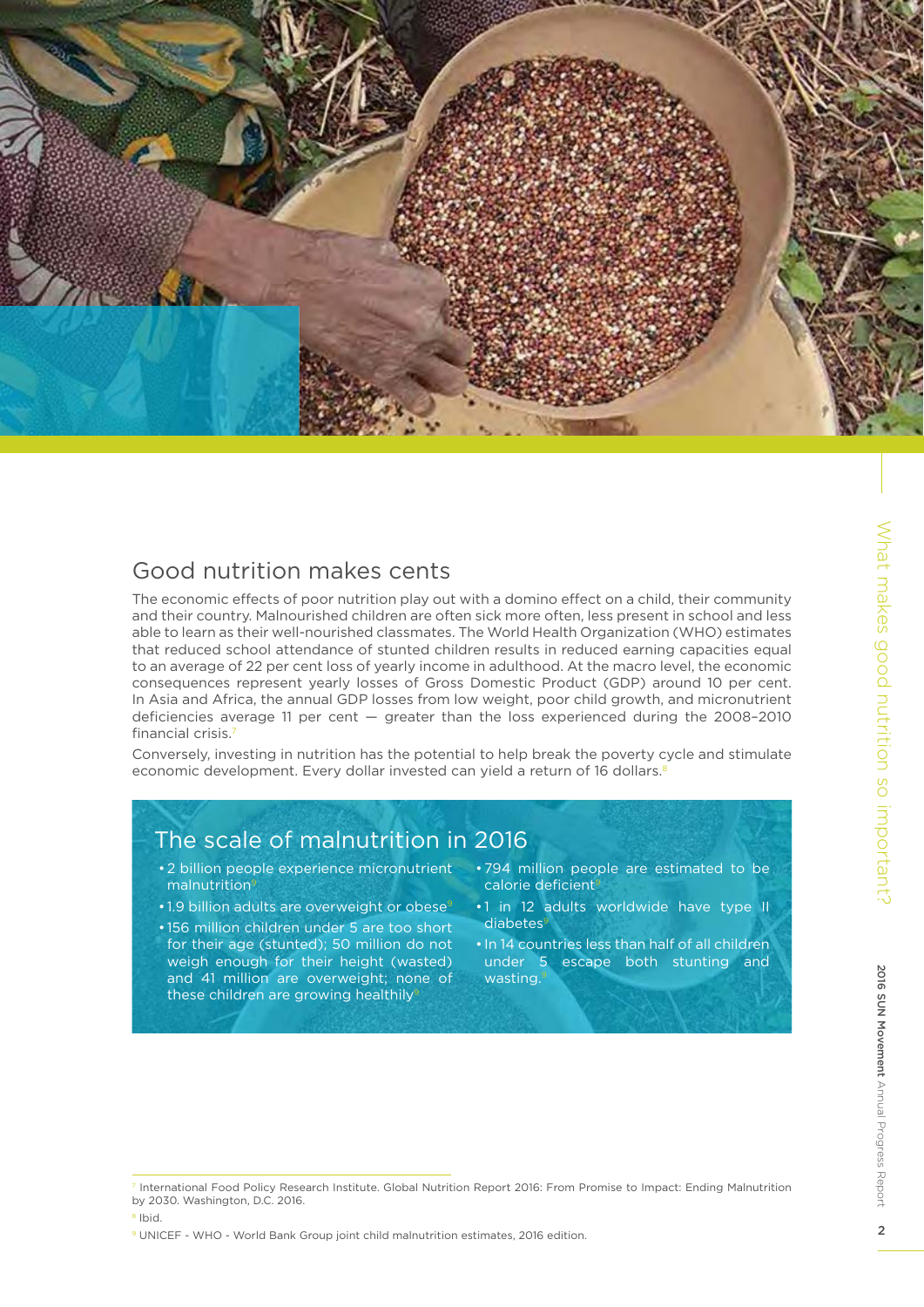#### Good nutrition: An essential ingredient to achieving the 2030 Agenda for Sustainable Development

Malnutrition (which includes several forms of undernutrition as well as overweight and obesity) impairs people's productivity, which impairs national growth. In this sense, malnutrition will represent an often invisible impediment to the successful achievement of the Sustainable Development Goals (SDGs).10 Good nutrition is both an outcome of development and the seed that will grow future developments.

The 2030 Agenda for Sustainable Development has committed all governments to comprehensive, integrated and universal transformations which include ending hunger and malnutrition by 2030.

They are galvanising action to achieve 17 Sustainable Development Goals. Whilst the ambition to 'End hunger, achieve food security and improved nutrition and promote sustainable agriculture' is captured in Sustainable Development Goal 2, at least 12 of the 17 Goals contain indicators that are highly relevant to nutrition.

The SDGs build on the six global nutrition targets as agreed by the World Health Assembly (WHA). These targets sit at the heart of the 2014 Rome Declaration and Framework for Action which were the result of the Second International Conference on Nutrition (ICN2). The Rome Declaration calls for the UN system, including the Committee on World Food Security (CFS), to work more effectively together to support national and regional efforts. Responding to this, the CFS established an Open-Ended Working Group on Nutrition in October 2015 to develop a clear vision.

In April 2016, the United Nations General Assembly proclaimed 2016-2025 the UN Decade of Action on Nutrition, in a bid to intensify action to end hunger and eradicate malnutrition worldwide, and to ensure universal access to healthier and more sustainable diets – for every woman, man and child, everywhere.

In August 2016, the Government of Brazil held a Nutrition for Growth (N4G) event building on the commitments and agreed actions by UN Member States contained in the 'Nutrition for Growth Compact', which mobilised USD 4 billion at the first N4G Summit in 2013.

Indeed, capitalising on this global momentum, coupled with adequate and sustained investments in nutrition, aimed at ending poverty and hunger, will be crucial for reaching the full potential of the 2030 Agenda.

Number of indicators highly relevant to nutrition Number of indicators not highly relevant to nutrition